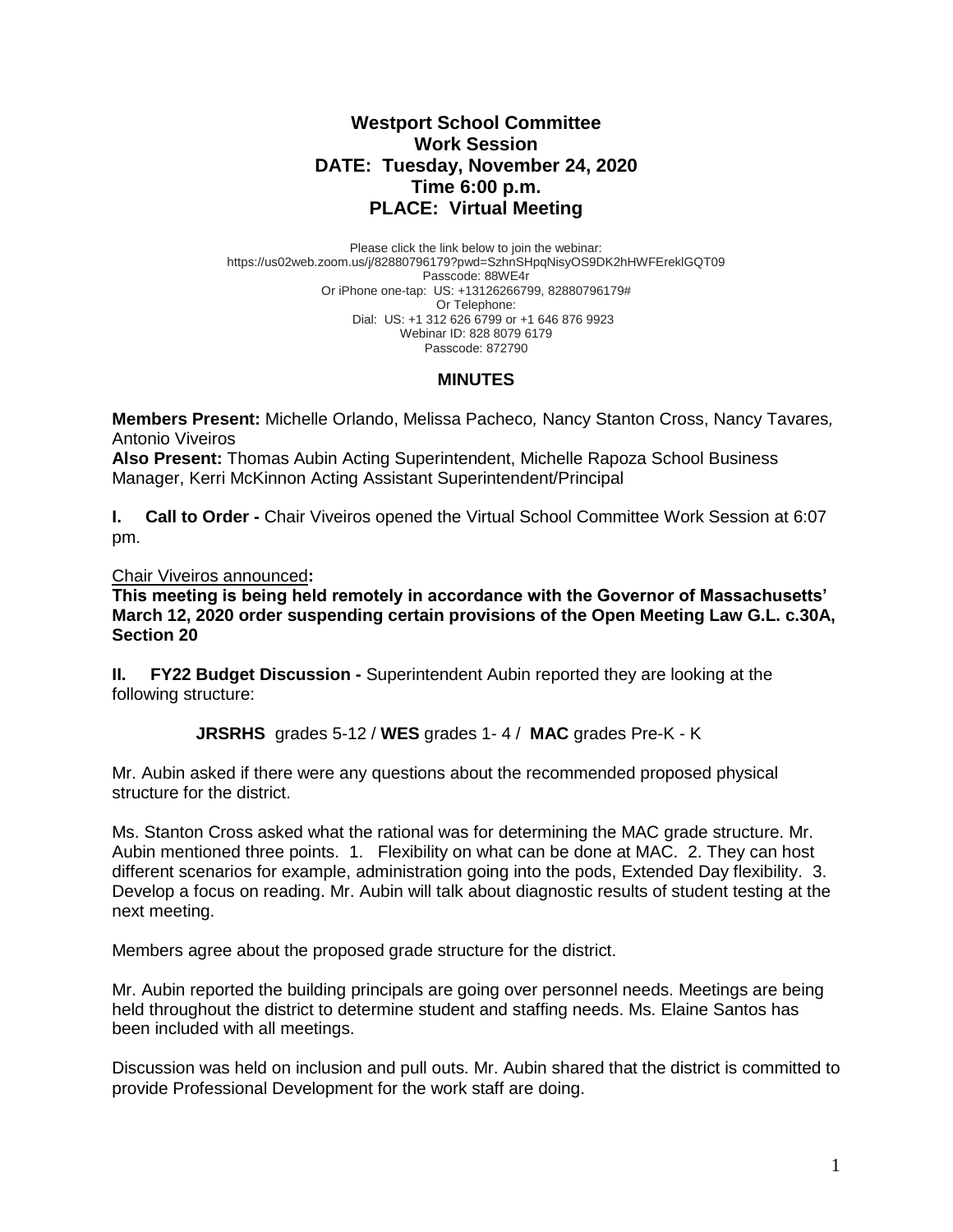Ms. McKinnon informed the members that a student from the high school is doing her senior project on the development of a sensory room for student social emotional support. Her project includes staffing, funding, and donations for the development of this sensory room. Ms. McKinnon will be getting more information on the project's focus.

Schedule - Ms. McKinnon gave a synopsis of the preliminary schedule she is working on with Ms. Charette. They looked at a 6 drop 1 schedule. This has a 6-day rotation, 6 blocks but 1 block drops every day with a total of 5 periods a day. This works for grades 5-8 and 9-12. Classes are 68 and 73 minutes. There is a Wildcat block that can be used for science labs, AP instructional time, remediation and enrichment. They are also looking at having class periods all be 60 minutes with a 45-minute Wildcat block. It was noted that NEASC likes the idea of an advisory period. During a Wildcat block, teachers can determine what would be done, rather than be administrative driven. Ms. McKinnon said it would be beneficial to have the Wildcat block every day, with a 6-day rotation. This gives more choices for classes. Blocks rotate with a stationary Wildcat block during the third block. Next meeting Ms. McKinnon will present a visual of the proposed schedule.

Mr. Aubin is having a budget meeting with Mr. Duarte from Facilities and Ms. Ouellette from the Custodial Department.

Transportation - it is recommended to roll over the current contract for the FY22 school year.

Technology - hired a networking webmaster this week. This person will be joining the staff shortly.

Registrar position is on hold. Ms. Rapoza is in the process of doing a salary comparison and getting a job description. This position would do all district registrations year long, state reporting, and other duties. There was concern on funding for this position. Ms. Rapoza mentioned that restructuring to make things more efficient could be a way to fund this position with no increase to the budget. The Registrar position could also work to find more money for the district with Medicaid reporting, MCAS data, out of district issues, working with homeschoolers and building principals.

Technology issues - bandwidth, fiber, phone issues. Looking to find a way to have the phone systems uniform.

Modular Units - Ms. Rapoza has been in touch with Wilscot Company to see what they can do. The cost to return the modular units is \$165,000 and \$365,000 to buyout. They will be sending out someone to fix the window leaks next week. There may be an answer by Monday.

Mr. Aubin mentioned they are testing a program called i-Ready that has the ability to collect extremely important data.

Ms. Stanton Cross requested to see various budget scenarios with a 0%, 1%, and 2% increase for WFT contract raises. Last year a 3.5% raise costing \$654,000 was implemented. With these budgets, she also would like the staffing to determine the number of positions it would include.

Mr. Aubin mentioned they are trying to do innovative programming and will present ideas to the members for their input in making decisions.